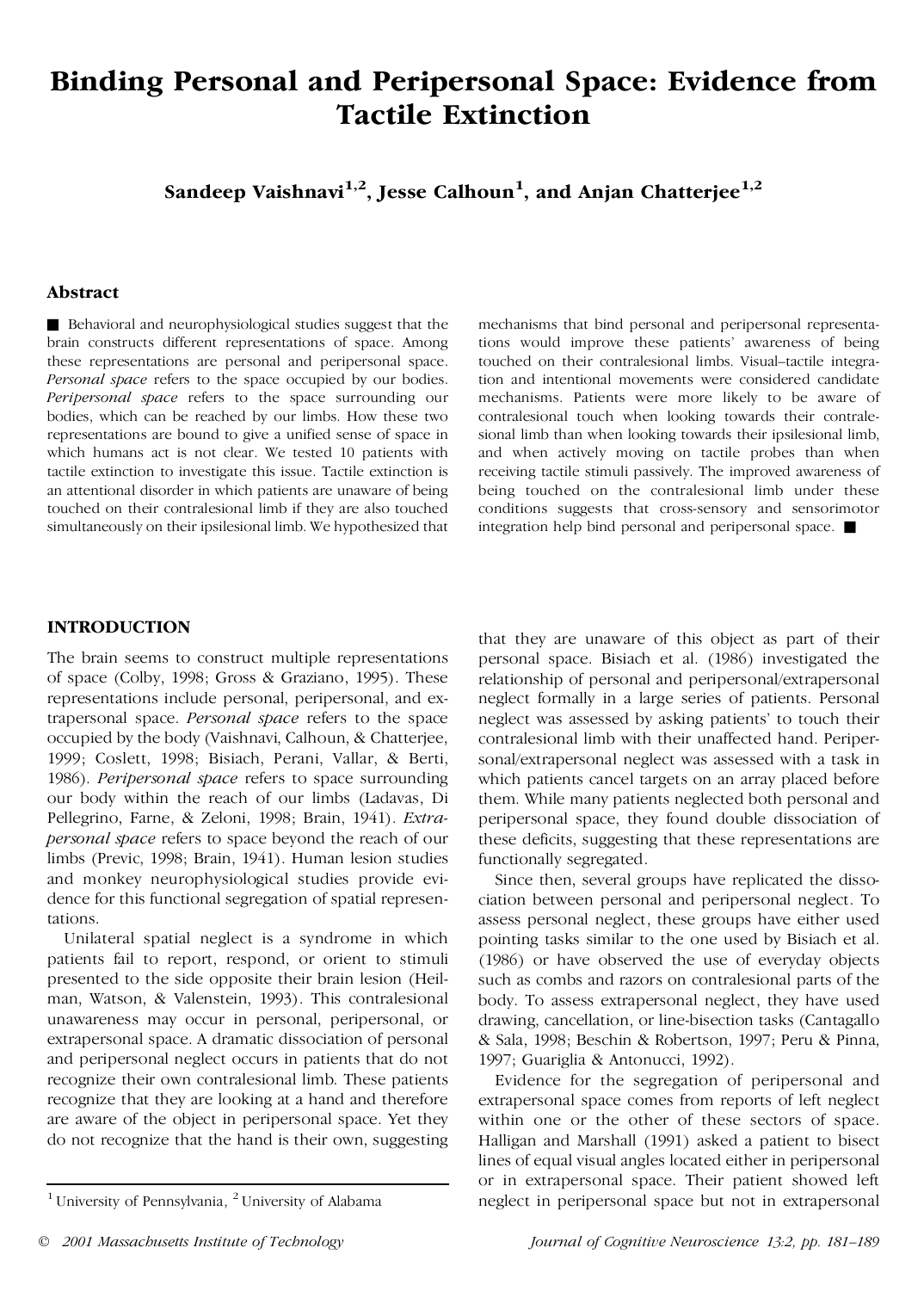space. Cowey, Small, and Ellis (1994) reported patients with the opposite dissociation, finding more severe neglect in extrapersonal than in peripersonal space.

Neurophysiological studies in monkeys support the notion of neural circuits dedicated to coding periperso nal space. Neurons in area F4 in premotor area 6 and the putamen are most responsive to visual stimuli in peri personal space (Graziano & Gross, 1993; Gentilucci et al., 1988). Similarly, neurons in the ventral intraparietal (VIP) area (Colby, Duhamel, & Goldberg, 1993), the medial intraparietal (MIP) area (Colby & Duhamel, 1996), and area 7b of the parietal lobe (Graziano & Gross, 1995) are most responsive to visual stimuli in peripersonal space. Graziano and Gross (1993) have argued that a neural circuit including at least premotor area 6, the putamen, and parts of parietal cortices is dedicated to coding peripersonal space. These regions are analogous to regions in the human brain, which when damaged produce deficits of spatial awareness.

The evidence from both human and monkey studies in support of the notion of distinct spatial representations raises the following questions. Why are humans not confused by these multiple spatial representations? How do humans perceive and act in space coherently? Why do we not experience space as a cubist environ ment, with multiple frames and representations competing for consciousness simultaneously? Such questions led Rizzolatti and colleagues to claim, ''The fundamental problem now is to understand how these different space maps interact and give an introspectively unitary space percept'' (Fogassi et al., 1996).

One approach to this problem of how different spatial representations might interact is to consider the inte gration of different sensory and motor systems. As an initial postulate, we suggest that specific sensory and motor systems are linked preferentially to distinct spatial representations. At the turn of the century, Herrick (1908) observed that smell is experienced as emanating from an object distant from the body, whereas taste is experienced as being produced by an object on the body (tongue). These different experiences of space occur despite the fact that both sensations are mediated chemically. Similarly, touch and vision may inherently mediate different relationships to space (Inhoff, Rafal, & Posner, 1992). Tactile objects are experienced as being on the body, whereas visual objects are experienced as being located at a distance. Consistent with this idea, Shelton, Bowers, and Heilman (1990) found that normal subjects orient attention away from the body during visual exploration and towards the body during tactile exploration. Therefore, touch may be linked more clo sely to personal space and vision may be linked more closely to peripersonal space. Integrating tactile and visual sensations may then help bind personal and peripersonal space.

The relationship of movement and perception is also of considerable interest. Theorists have suggested re-

cently that much of perception serves to produce co herent actions (Colby, 1998; Goodale & Milner, 1992). Intentional movements mediate a complex interaction between personal and peripersonal space. In reaching to an object, an individual must coordinate the space occupied by their body and place it in register with locations perceived in peripersonal space. Therefore, linking movement and sensations may also serve to bind personal and peripersonal space.

To test the hypotheses that cross-modal and sensorimotor integration bind personal and peripersonal spatial representations, we investigated brain-damaged patients with tactile extinction. Patients with tactile extinction are unlikely to report tactile stimuli located in space contralateral to their damaged hemisphere when these stimuli are presented simultaneously with ipsilateral stimuli (Heilman et al., 1993). The syndrome cannot be explained by primary somatosensory loss since these patients are aware of touch on the contrale sional side when there is no competing ipsilesional stimulation. Tactile extinction patients may have underlying deficit aligned to different reference frames (Behr mann & Moscovitch, 1994), such as in peripersonal space (Aglioti, Smania, & Peru, 1999) or in personal space (Vaishnavi et al., 1999). With extinction in peri personal space, patients selectively extinguish touch to the left of their trunk even if their arms are crossed and their ipsilesional hand now falls in contralesional space. With extinction in personal space, patients selectively extinguish touch on their contralesional limb, regardless of where the limb is located in relation to the trunk of their body.

In this study, we used patients with tactile extinction in personal space. We tested the hypothesis that visual– tactile and tactile–motor integration would improve their contralesional awareness because these mechanisms bind personal and peripersonal representations.

# **RESULTS**

# **Patient Description**

We tested 10 right brain-damaged patients, 6 women and 4 men. The patients had an average age of 61.1 years and 11.1 years of schooling. Five of these patients had neglect based on the Behavioural Inattention Test (BIT, Wilson, Cockburn, & Halligan, 1987). Eight out of ten patients had damage to Brodmann's area (BA) 40 (su pramarginal gyrus) while six had additional or separate damage to BA 22 (superior temporal gyrus). See Table 1 for details.

# **Experiment 1**

The purpose of the first experiment was to assess these patients' abilities to detect unilateral tactile stimulation. We presented unilateral tactile stimulation on the left or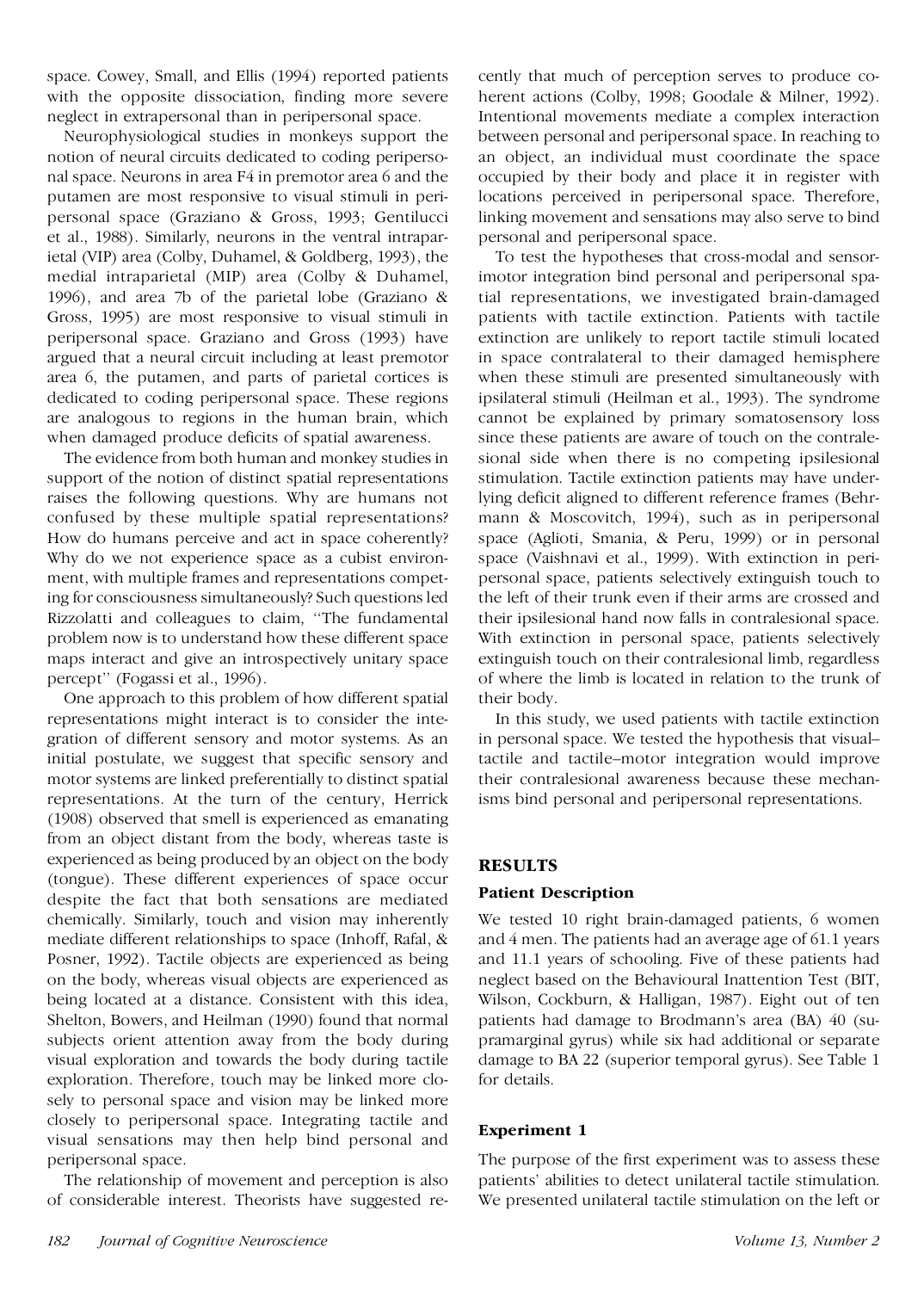**Table 1**. Patient Characteristics

| Patient | Gender     | Age | Years of Schooling | Months Postlesion | <b>BIT</b> Score | Lesion Site <sup>a</sup>                                           |
|---------|------------|-----|--------------------|-------------------|------------------|--------------------------------------------------------------------|
| EH      | M          | 69  | 6                  | $\mathbf{1}$      | 139              | 40,22                                                              |
| DC      | $_{\rm F}$ | 67  | 10                 | 36                | 140              | 40,22,39                                                           |
| JH      | M          | 61  | 12                 | $\overline{4}$    | 122 <sup>b</sup> | 40,22,6,44                                                         |
| CG      | F          | 58  | 12                 | $\overline{2}$    | $43^{\rm b}$     | 40,22,21,4                                                         |
| CC      | F          | 44  | 17                 | 3                 | 38 <sup>b</sup>  | 40,39                                                              |
| LAB     | M          | 61  | 13                 | 15                | 27 <sup>b</sup>  | 40, 39, 22, 37, 19, 21, 20, 38, 3, 1, 2, 6, 4, 9, 46, 45, 47, 5, 7 |
| GS      | F          | 40  | 12                 | $\mathbf{1}$      | 138              | 40,2                                                               |
| HJ      | М          | 60  | 11                 | 20                | 135              | 17, 18, 19, 36, 28                                                 |
| BH      | F          | 62  | 12                 | 3                 | 27 <sup>b</sup>  | 22, 21, 38, 4, 6, 44, 9, 32                                        |
| LB      | F          | 89  | 6                  | 3                 | 135              | 40                                                                 |

<sup>a</sup>Lesion sites refer to Brodmann's areas in the right hemisphere. <sup>b</sup>Neglect is present.

right hand. They were not touched in some trials. In general, patients performed well, suggesting that they were able to detect contralesional stimuli. On average, they detected 89.8% of the times that they were touched on the left. All but one of the patients, GS, performed



**Figure 1.** Mean percent accuracy for the entire group in Experiment 1. Uni Left refers to the condition in which patients were touched on the left hand. Uni Right refers to the condition in which patients were touched on the right hand. Neither refers to the condition in which patients were not touched at all.

above 80% for the unilateral left trials. GS was correct for 71% of the unilateral left trials in Experiment 1. She was included in the study because she performed well in unilateral left stimulation in subsequent experiments and her contralesional awareness was modified by pre sentation of bilateral simultaneous stimuli. See Figure 1 for the group results. See Table 2 for details of patients' individual performances.

## **Experiment 2**

The purpose of this experiment was to find out if these patients with tactile extinction had deficits in personal

**Table 2**. Patient Performance in Experiment 1

| Patient   | <b>Neither</b> | Unilateral<br>Left | Unilateral<br>Right | Overall<br>Percent<br>Correct |
|-----------|----------------|--------------------|---------------------|-------------------------------|
| EΗ        | 100            | 91                 | 100                 | 97                            |
| DC        | 100            | 100                | 100                 | 100                           |
| JH        | 100            | 86                 | 100                 | 95.3                          |
| CG        | 100            | 85                 | 100                 | 95                            |
| CC        | 93             | 95                 | 100                 | 96                            |
| LAB       | 100            | 90                 | 100                 | 96.7                          |
| <b>GS</b> | 100            | 71                 | 96                  | 89                            |
| HJ        | 94             | 82                 | 99                  | 91.7                          |
| ΒH        | 100            | 98                 | 100                 | 99.3                          |
| LB        | 100            | 100                | 100                 | 100                           |

The columns show the number of times out of 100 trials that patients reported stimulation accurately.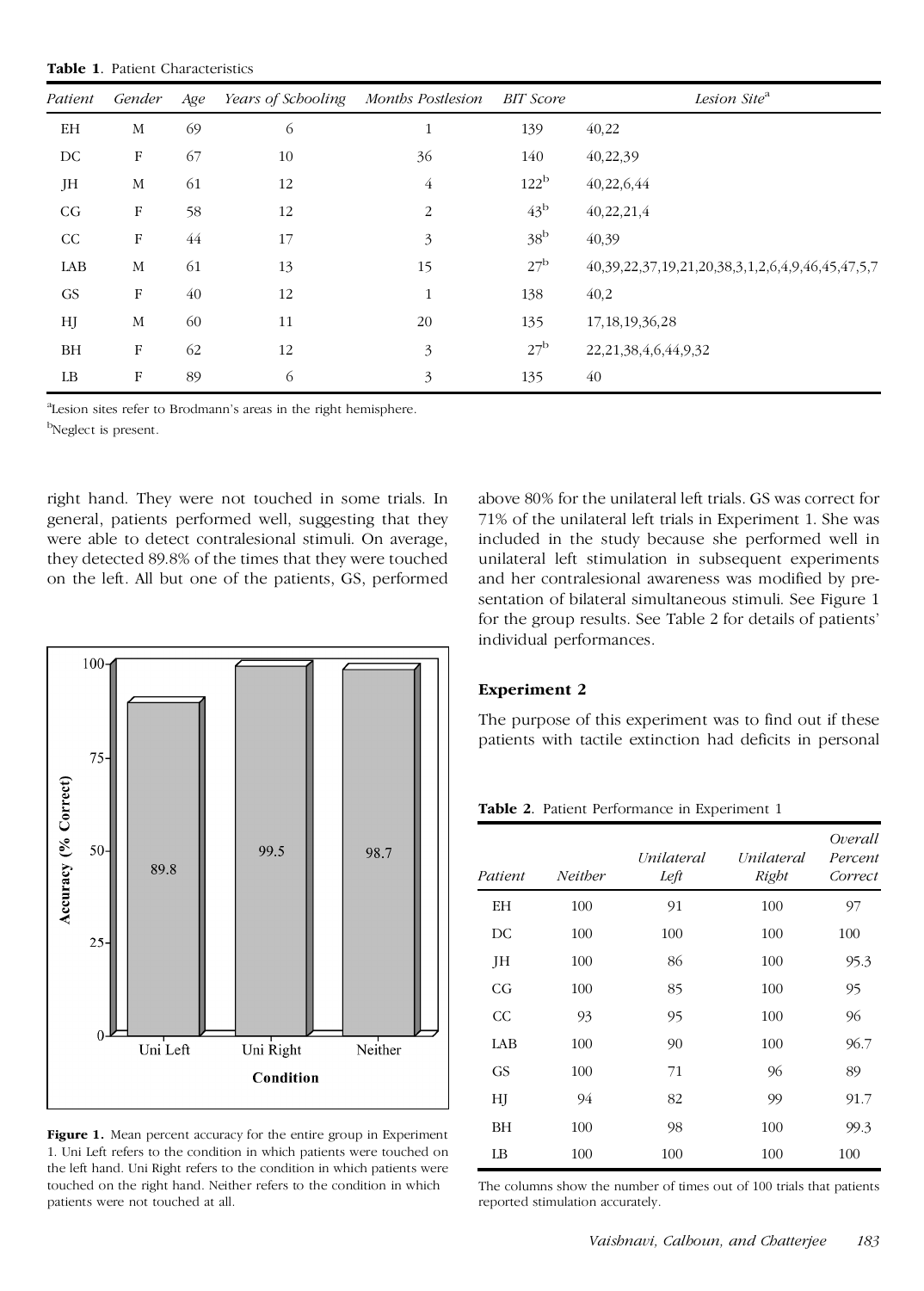space or in peripersonal space. We contrasted their performance with their hands apart and their hands crossed. If their deficit was in personal space, then patients would continue to extinguish the left hand even when it was crossed and on the right side of their body. Hand position with respect to the trunk is irrelevant to a deficit in personal space. Alternatively, if the deficits were in peripersonal space, conceived of as a shell around the trunk (Previc, 1998), then they would extin guish the right hand when crossed and located in left peripersonal space.

Logistic regression analysis showed patients as a group were more aware of left-sided stimuli during bilateral presentation if their hands were uncrossed than



**Figure 2.** Mean percent accuracy for the entire group in Experiment 2 for the conditions in which patients were touched bilaterally. Apart Left Hand refers to the percent accuracy of reporting touch on the left hand with the hands apart. Crossed Left Hand refers to percent accuracy of reporting touch on the left hand with the arms crossed. Apart Right Hand refer to the percent accuracy of reporting touch on the right hand with the hands apart. Crossed Right Hand refers to percent accuracy of reporting touch on the right hand with the arms crossed.

**Table 3**. Patient Performance in Experiment 2 With Hands Apart or Crossed

|           | Neither |                | Unilateral<br>Left |    | Unilateral<br>Right |                 | Bilateral    |                |
|-----------|---------|----------------|--------------------|----|---------------------|-----------------|--------------|----------------|
| Patient   | Aр      | $\mathcal{C}r$ | Ap                 | Cr | Aр                  | $\overline{C}r$ | Ap           | $\emph{Cr}$    |
| ΕH        | 25      | 25             | 25                 | 24 | 25                  | 25              | 3            | 1              |
| DC        | 25      | 25             | 25                 | 25 | 25                  | 25              | $\mathbf{1}$ | $\mathbf 1$    |
| JH        | 25      | 25             | 22                 | 24 | 25                  | 25              | 1            | $\mathbf{0}$   |
| CG        | 25      | 25             | 18                 | 18 | 25                  | 25              | $\theta$     | $\mathbf{0}$   |
| CC        | 21      | 23             | 24                 | 25 | 25                  | 25              | $\theta$     | $\overline{0}$ |
| LAB       | 25      | 25             | 24                 | 24 | 25                  | 25              | 5            | 7              |
| <b>GS</b> | 25      | 25             | 25                 | 23 | 25                  | 25              | $\mathbf{1}$ | 3              |
| НJ        | 25      | 25             | 24                 | 21 | 22                  | 25              | 24           | 16             |
| ΒH        | 25      | 25             | 25                 | 25 | 25                  | 25              | 5            | $\overline{0}$ |
| LB        | 25      | 25             | 25                 | 25 | 25                  | 25              | 1            | $\theta$       |

The columns show the number of times patients reported stimulation accurately out of 25 trials. Ap refers to the hands apart condition and Cr refers to the hands crossed condition.

when they were crossed:  $G(10) = 176.7$ ,  $p < .0001$ . Analyzed individually, two patients, HJ and BH, were significantly more accurate ( $p < .05$ ) with their hands apart than with the hands crossed. HJ, in particular, had a right occipital lesion, and did not have a lesion of the posterior inferior parietal lobe, which is more characteristic for patients with extinction. His accuracy with bilateral stimulation was high in this experiment, but his contralesional awareness was modified by presentation of bilateral simultaneous stimuli in subsequent experiments. Despite the variability in performance, all 10 patients continued to extinguish the left hand, re gardless of position in space. All of the 10 patients thus exhibited primary deficits in personal space. See the group results in Figure 2. See the patients' individual data in Table 3.

# **Experiment 3**

The purpose of this experiment was to test the hypothesis that visual input improves contralesional tactile awareness. As a group, the patients awareness of left-sided stimuli during bilateral presentation was modulated by the direction of their gaze:  $G(10)$  = 402.9,  $p < .0001$ . They were 5.7 times more likely to be aware of stimuli on the left when looking at the left than when looking at the right (95% confidence interval, 4.1 to 7.9). Analyzed individually, 6 of the 10 patients were more likely to report left-sided tactile stimulation when stimulated simultaneously when looking at the left hand than when looking at the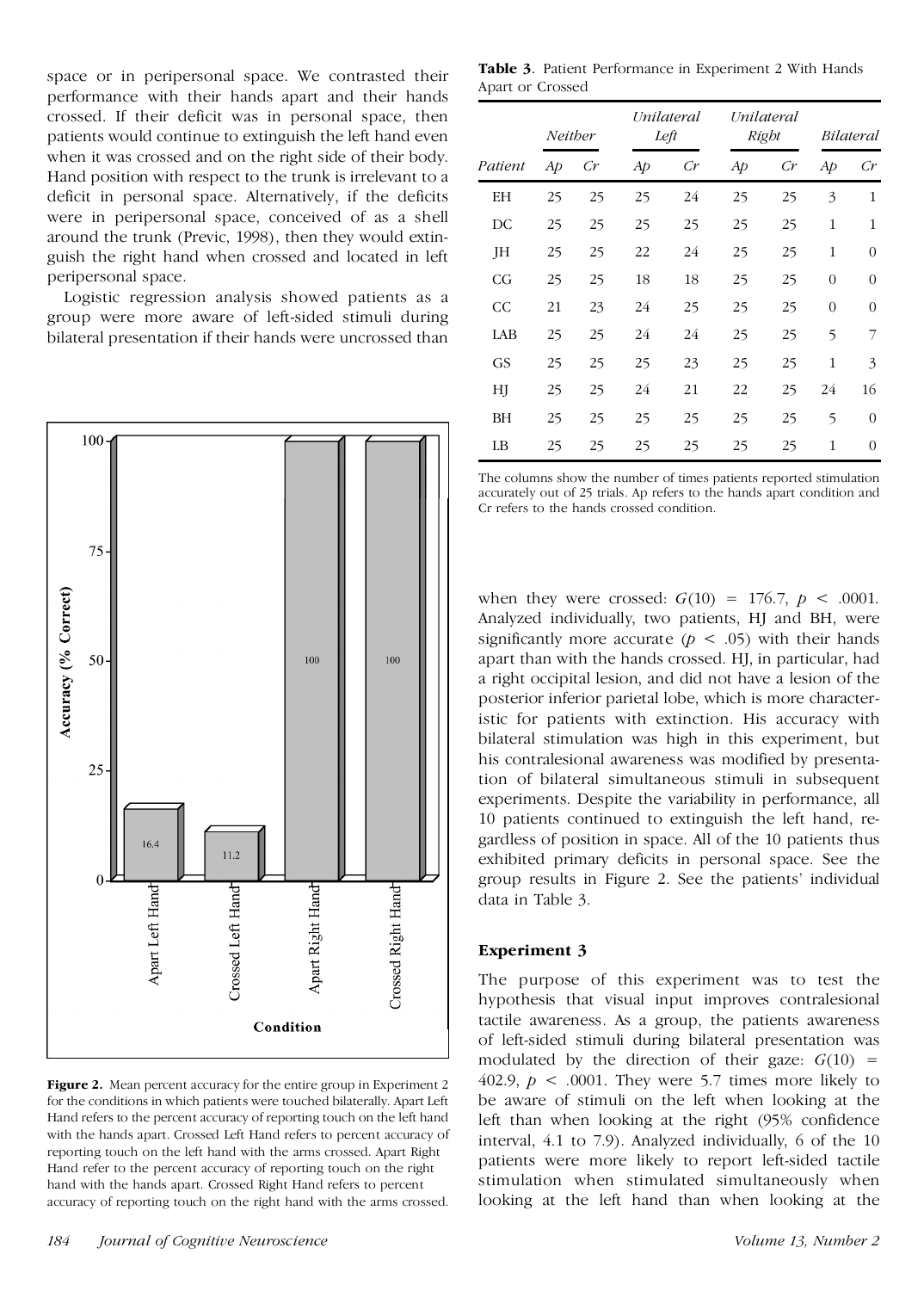

**Figure 3.** Mean percent accuracy for the entire group in Experiment 3 for the conditions in which patients were touched unilaterally. Uni Left LL refers to the condition in which patients were touched on the left and looked to the left. Uni Left LR refers to the condition in which patients were touched on the left and looked to the right. Bil LL refers to the condition in which patients were touched on both hands and looked to the left. Bil LR refers to the condition in which patients were touched on both hands and looked to the right.

right hand. Direction of gaze also affected awareness of unilateral left-sided stimulation. As a group, the patients were 9.2 times (95% confidence interval, 5.9 to 14.5) more likely to report left-sided unilateral tactile stimulation when looking at the left than when looking at the right:  $G(10) = 529.1$ ,  $p \le$ .0001. Analyzed individually, four of the patients were significantly less likely to report a left-sided unilateral tactile stimulus when looking right than when looking left. These data suggest that looking to the right inhibited tactile awareness of unilateral stimuli on the left. See Figure 3 for the group data. See Table 4a for the performance of all the patients in Experi ment 3 and Table 4b and c for the individual statisti cal analyses.

## **Experiment 4**

The purpose of this experiment was to test the hypothesis that intentional movements improve tactile awareness. To do so, we compared the results in passive (the subjects were touched by a probe) and

**Table 4**. Experiment 3 Results

| (a) Patient Performance in Experiment 3 |         |    |                           |                     |                     |    |           |           |
|-----------------------------------------|---------|----|---------------------------|---------------------|---------------------|----|-----------|-----------|
|                                         | Neither |    | <i>Unilateral</i><br>Left |                     | Unilateral<br>Right |    | Bilateral |           |
| Patient                                 | Ll      | Lr | Ll                        | Lr                  | IJ                  | Lr | IJ        | Lr        |
| EΗ                                      | 50      | 49 | 44                        | 12                  | 47                  | 48 | 32        | <i>10</i> |
| DC                                      | 50      | 50 | 50                        | 49                  | 49                  | 50 | 27        | 3         |
| JH                                      | 49      | 50 | 34                        | 11                  | 49                  | 50 | $\Omega$  | $\theta$  |
| CG                                      | 46      | 47 | 36                        | $\boldsymbol{\eta}$ | 32                  | 50 | 35        | 0         |
| CC                                      | 32      | 46 | 33                        | 19                  | 50                  | 49 | 39        | 3         |
| LAB                                     | 50      | 49 | 48                        | 48                  | 49                  | 49 | 16        | 23        |
| GS                                      | 50      | 50 | 49                        | 50                  | 50                  | 50 | 15        | 13        |
| HJ                                      | 47      | 50 | 49                        | 49                  | 49                  | 47 | 48        | 50        |
| BH                                      | 50      | 50 | 50                        | 50                  | 50                  | 49 | 21        | 7         |
| LB                                      | 50      | 50 | 50                        | 49                  | 50                  | 50 | 24        | 5         |

The columns show the number of times patients reported stimulation accurately out of 50 trials. Ll refers to the look left condition and Lr refers to the look right condition. Contrasting conditions that are significantly different (*p* < .05) are indicated in *boldface*.

(b) Individual Analyses of Left-Sided Tactile Awareness With Bilateral Stimulation Modulated by Direction of Gaze, Experi ment 3

| Patient G(1) |      | Þ            | OR                                                      |
|--------------|------|--------------|---------------------------------------------------------|
| EН           | 20.7 | $\leq 0.001$ | $7.1$ $(2.9, 17.5)$                                     |
| DC.          | 30.5 | $\leq .0001$ | 18.4 (5.0, 66.9)                                        |
| CG           | 68.4 | $\leq .0001$ | $171,134.0$ $(4.3 \times 10^{-28}, 6.8 \times 10^{37})$ |
| CC.          | 60.7 | < 0.001      | 55.5 (14.5, 213.1)                                      |
| BH           | 10.1 | .0015        | 4.4(1.7, 11.8)                                          |
| LB           | 18.7 | < 0.001      | 8.3(2.8, 24.4)                                          |

(c) Individual Analyses of Left-Sided Tactile Awareness With Unilateral Left Stimulation Modulated by Direction of Gaze, Experiment 3

| Patient | G(1) | Þ            | OR                   |
|---------|------|--------------|----------------------|
|         |      |              |                      |
| EН      | 45.4 | $\leq .0001$ | $23.2$ $(8.0, 67.8)$ |
| JH      | 22.3 | $\leq .0001$ | 7.5(3.1, 18.4)       |
| CG      | 62.7 | $\leq 0.001$ | 125.8 (15.8, 999.9)  |
| CC.     | 8.0  | .0048        | 3.2(1.4, 7.2)        |

OR refers to odds ratios.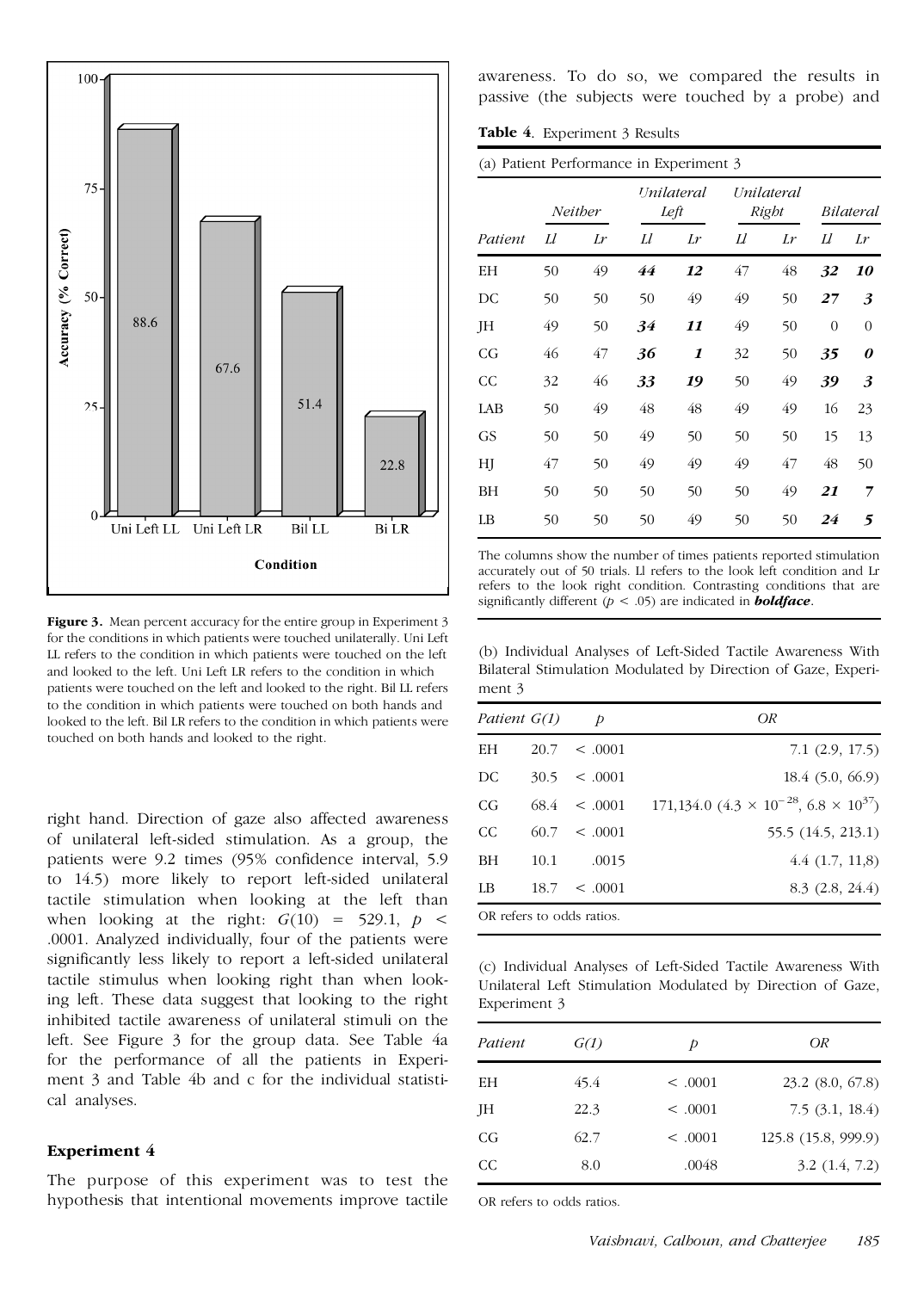active conditions (the subjects intentionally moved their fingers on a probe). Five patients participated in this experiment. The other patients could not participate because of their contralesional paralyses. As a group, these patients were more aware of a stimulus on the left during bilateral presentation when they intentionally moved than when they received the stimulus passively:  $G(5) = 92.6$ ,  $p < .0001$ . Patients were 7.2 times more likely to report stimuli on the left when actively moving on the stimuli than when pas sively receiving them (95% confidence interval, 3.6 to 14.3). Analyzed individually, four of the five patients were significantly more likely to report left-sided tactile stimulation with bilateral simultaneous tactile stimulation when moving their hands on the probe than when receiving the stimuli passively. See Figure 4 for the group data. See Table 5a for the patients' perfor mance and Table 5b for individual statistical analyses.



**Figure 4.** Mean percent accuracy for the entire group in Experi ment 4. Left Passive refers to the condition with the patients passively receiving tactile stimuli on the left. Left Active refers to the condition with the patients actively engaging tactile stimuli on the left. Bil Passive refers to the condition with the patients passively receiving tactile stimuli on both hands. Bil Active refers to the condition with the patients actively moving both hands on the tactile stimuli.

**Table 5**. Experiment 4 Results

(a) Patient Performance on Experiment 4

|           | Neither |    | Unilateral<br>Left |    | Unilateral<br>Right |     | <i>Bilateral</i> |    |
|-----------|---------|----|--------------------|----|---------------------|-----|------------------|----|
| Patient   | Pa      | Ac | Pa                 | Ac | Pa                  | Ac. | Pa               | Ac |
| ΕH        | 25      | 25 | 24                 | 21 | 25                  | 24  | 4                | 15 |
| DC        | 25      | 25 | 25                 | 25 | 25                  | 25  | 1                | 15 |
| <b>GS</b> | 25      | 25 | 25                 | 25 | 25                  | 25  | 5                | 8  |
| HJ        | 25      | 25 | 23                 | 25 | 25                  | 25  | 18               | 24 |
| LB        | 25      | 25 | 25                 | 18 | 25                  | 25  | 1                | 10 |

The columns show the number of times patients reported stimulation accurately out of 25 trials. Pa refers to the passive condition and Ac refers to the active condition. Contrasting conditions that are significantly different (*p* < .05) are indicated in *boldface*.

(b) Individual Analyses of Left-Sided Tactile Awareness With Bilateral Stimulation Modulated by Intentional Movements, Experiment 4

| Patient | G(1) | Þ            | OR                    |
|---------|------|--------------|-----------------------|
| EH      | 10.8 | .001         | 7.9(2.1, 29.9)        |
| DC      | 20.6 | $\leq .0001$ | 36 (4.2, 310.4)       |
| HJ      | 5.9  | .015         | 9.3(1.1, 82.8)        |
| LB      | 10.6 | .0011        | $16.0$ $(1.9, 138.0)$ |

OR refers to odds ratios.

# **DISCUSSION**

Cross-modal integration (between vision and touch) and sensorimotor integration (between touch and intentional movement) may help bind personal and peripersonal space, allowing humans to be aware of and act coherently on stimuli in their spatial environ ment. We investigated this idea using the clinical phenomenon of tactile extinction as a probe. We hypothesized that mechanisms that access peripersonal space would improve contralesional spatial awareness in these patients if they bind personal and periperso nal representations.

Tactile extinction patients may have a deficit in per sonal space (Vaishnavi et al., 1999) or in peripersonal space (Aglioti et al., 1999). Our patients predominantly had deficits in personal space since they continued to extinguish the left hand, regardless of its position in peripersonal space. The patients did show slightly less extinction with hands in their respective hemispaces than with their hands crossed. These data suggest deficits in personal and peripersonal space may interact in complex and subtle ways.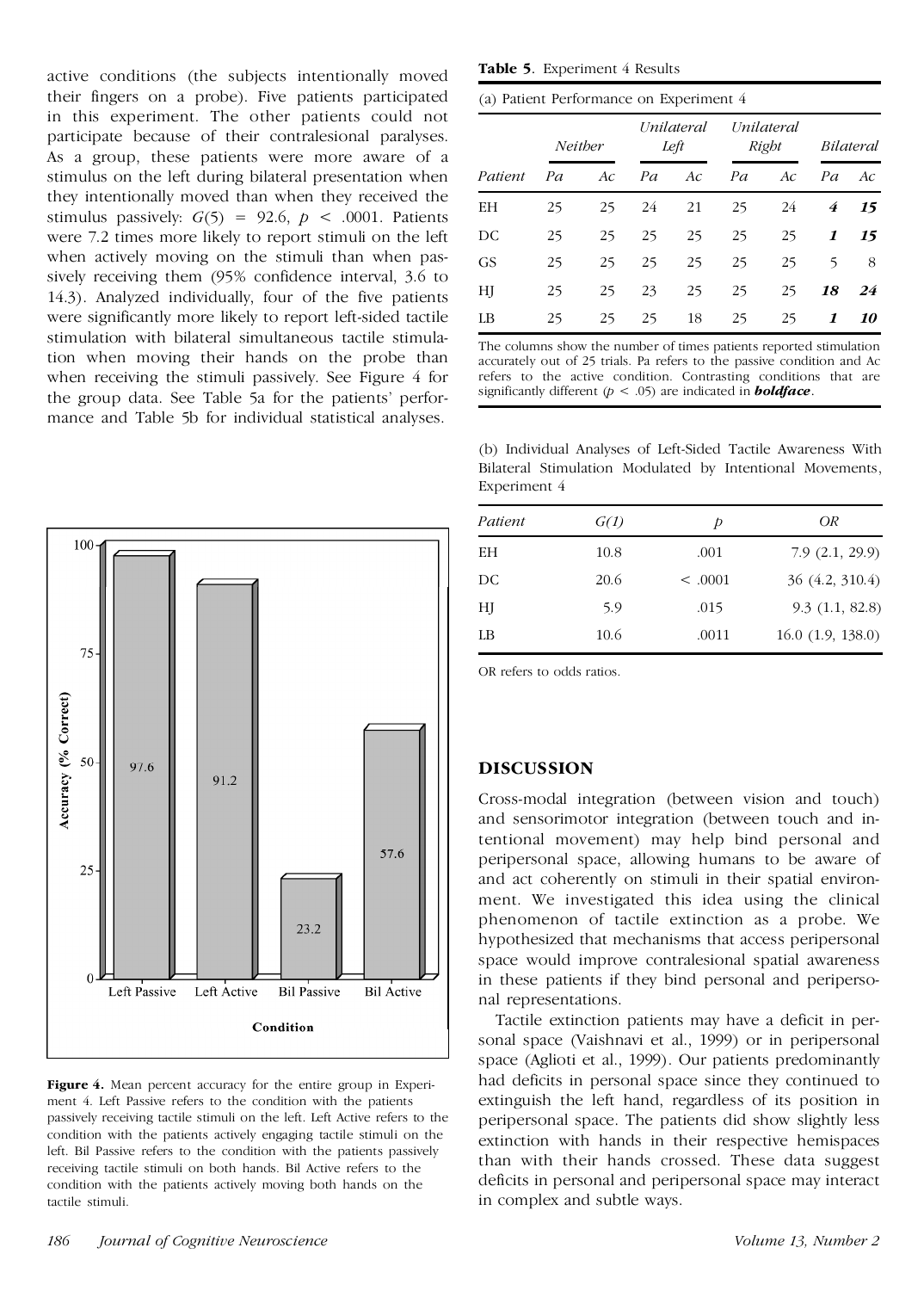Our findings are consistent with reports by Di Pelle grino and Ladavas (1997) and Ladavas et al. (1998) that visual stimuli near the contralesional hand modulates tactile extinction. They report that when their patients fixated centrally, visual stimuli in the contralesional hemifield enhanced contralesional tactile awareness. We extend these findings by showing that patients' direction of gaze, rather than hemifield location of visual stimuli, can similarly improve contralesional tactile awareness. We are currently conducting experiments to investigate the relative contributions of vision and proprioception from different head positions on the modulation of tactile extinction. Our findings are also compatible with experiments in normal subjects showing that attention to stimuli in one sensory modality can enhance awareness of stimuli in a second modality (Driver & Spence, 1998; Spence & Driver, 1998).

The neurophysiological correlate of visual and tactile integration may be bimodal neurons found in the puta men, premotor area 6, and parietal areas 7b and intra parietal sulcus of the macaque (Iriki, Tanaka, & Iwamura, 1996; Graziano & Gross, 1995). These neurons are more responsive to visual stimuli located in periper sonal space close to their tactile receptive fields than if they are located further away in extrapersonal space (Gentilucci et al., 1988). This frontal–parietal–subcortical neural circuit may be important in constructing an integrated visuotactile representation (Ladavas et al., 1998) that binds personal and peripersonal spatial re presentations.

Our study also demonstrates that intentionally moving to tactile stimuli rather than receiving similar stimuli passively can improve tactile awareness. This finding is at odds with psychophysical data from normal subjects in which intentional movements raise tactile thresholds for awareness (Chapman, Bushnell, Miron, Duncan, & Lund, 1987). These data are also not explained easily by effects of cueing attention to one or the other side, since the patients moved their index fingers on both sides simultaneously. The notion that movements and sensations are linked in representing space also has a neurophysiological correlate. Neurons in the macaque putamen respond during both tactile stimulation and active move ments of the monkey's arm to a target (Merchant, Zainos, Hernandez, Salinas, & Romo, 1997). Area 6 in the maca que has bimodal (visual–tactile) neurons that are active when the monkey reaches toward a target (Gentilucci et al., 1988). Our data suggest that the functional sig nificance of such neuronal activity may be the phenom enological awareness of locations bound to personal and peripersonal space mediated by movement.

Although our patients as a group showed that vision and movement enhanced tactile awareness, there were individual exceptions. The reasons for these exceptions are not clear from the anatomy of their lesions. Most of our patients had lesions in the supramarginal (BA 40) and superior temporal gyrus (BA 22), which fits the

classic idea that the posterior temporoparietal junction is critical in representing space. The modulation of their awareness by vision and movement may have been mediated by prefrontal and basal ganglia neurons dedi cated to cross-modal and sensorimotor integration. However, the locations of their lesions did not distin guish the patients whose tactile awareness was modulated by our experimental conditions from those whose awareness was not. Further prospective studies may be needed to clarify the anatomic bases for these functional distinctions. It is possible that functional dissociations of the kind that we are observing do not map directly on to distinct anatomic regions (Chatterjee, 1998).

In summary, evidence from brain-damaged patients and monkey neurophysiology suggests that the brain constructs multiple representations of space. Given that the brain represents personal and peripersonal space distinctly, how are these representations bound to gether to give a coherent phenomenological awareness of space? We suggest that cross-modal and sensorimotor integration are two mechanisms that bind personal and peripersonal space.

# **METHODS**

## **Subjects**

Ten patients with contralesional tactile extinction following right hemispheric strokes, as determined by magnetic resonance imaging (MRI) or computerized tomography (CT), were enrolled in the study. All patients gave informed consent for the study, which was approved by the Institutional Review Board. Three of these patients were reported elsewhere (Vaishnavi et al., 1999). Patients were given the BIT (Wilson et al., 1987). The BIT is a general screening test for the presence of neglect. A score below 135 is considered abnormal. Patients were assessed initially for both tactile and visual extinction using conventional clinical bedside methods. Tactile extinction was assessed by applying light touch on the left hand, right hand, both hands, or neither hand while blindfolded. Visual extinction was assessed by a single brief flexion of the examiner's index finger in the left visual hemifield, right hemifield, both hemifields simultaneously, or in neither hemifield. The patients had to state where, if anywhere, they saw the flexion of the finger. None of the patients extinguished visual stimuli reliably. Two patients, GS and HJ, performed differently from the others but were included in the study because they showed contrale sional tactile processing deficits. See Table 1 for patient characteristics.

## **Materials and Procedure**

The patients sat at a table with their palms facing upward. The tactile stimuli consisted of coarse sandpa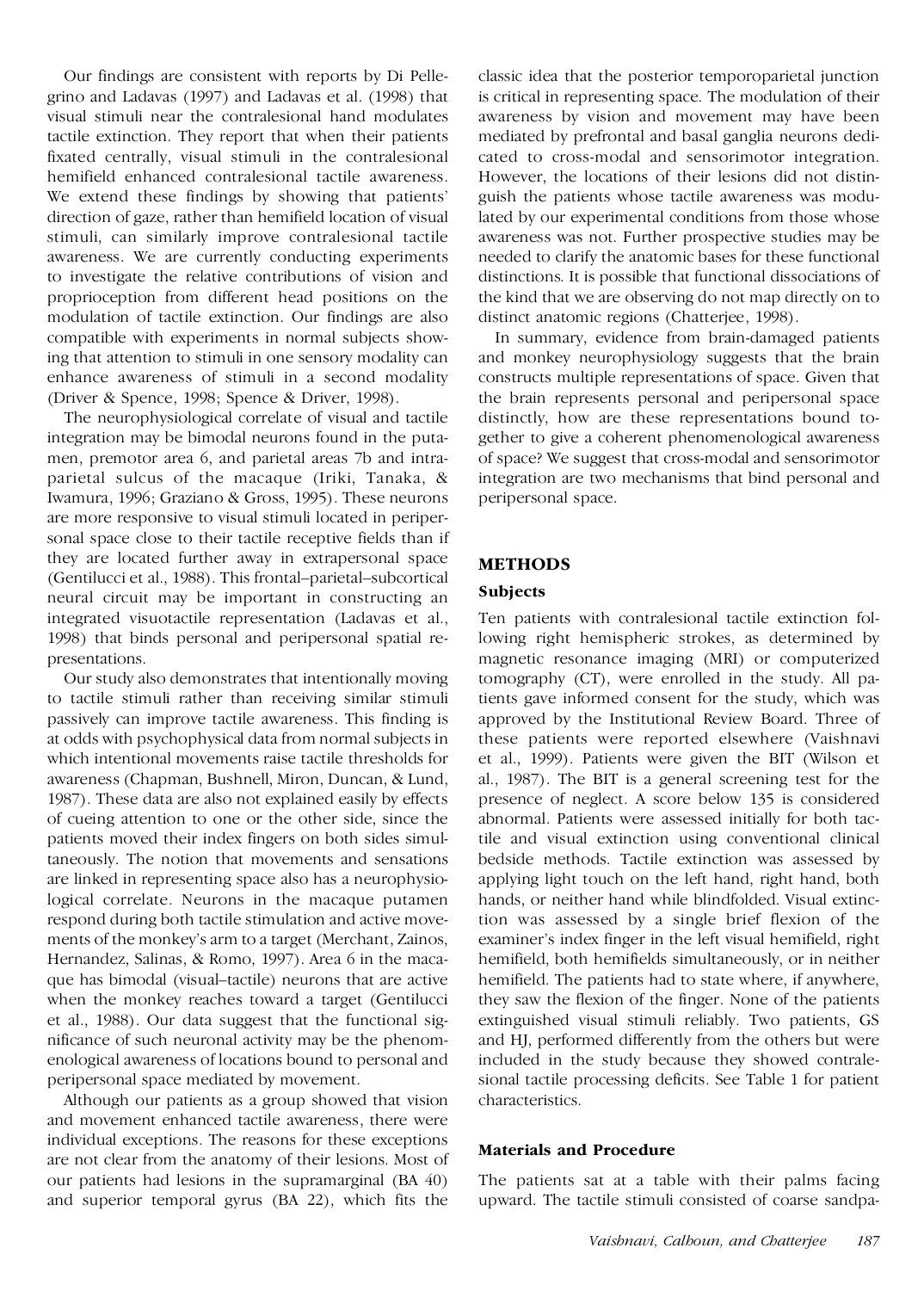per (50 grit D weight) affixed to  $15 \times 3$  cm flat sticks. Two centimeters of the sandpaper were moved on the palmar surface of the tip of the index finger to provide tactile stimulation. In the first experiment, patients reported verbally if they felt the stimulus on the right, left, or on neither hand. In all other experiments, they reported if they felt stimulation on the right, left, neither, or on both hands. Contrasting conditions in Experiments 2 (hands apart vs. crossed), 3 (look left vs. look right), and 4 (active vs. passive) were presented in an ABBA order. Trials within each condition were pre sented randomly. Responses were scored by two inde pendent observers and videotaped for subsequent checks for accuracy.

## **Statistical Analyses**

The data were analyzed as a group and as a series of single cases. Logistic regression analyses were used because the dependent variable was dichotomous, correct, or incorrect for each trial. The G statistic was computed to determine level of significance. Logistic regression also established odds ratios. Dummy vari ables were used to code each individual in the group analyses to minimize effects due to outliers.

## **Experiment 1**

Each patient was blindfolded and touched with the tactile probe on the left, right, or neither hand for 300 trials, 100 in each condition. Trials were presented randomly.

## **Experiment 2**

Each patient was blindfolded and assessed in two contrasting conditions. In the first condition, the patients had their hands separated by a comfortable distance (54 cm). In the second condition, they had their hands crossed so that the right hand was in the left side of space (with respect to the trunk) and the left hand was in the right side of space. There were 200 trials for each patient, 100 with the hands apart and 100 with the hands crossed.

## **Experiment 3**

The patients were assessed in two contrasting conditions with their hands in their respective hemispaces (the canonical position). In one condition, the patients looked at their left hand while a shield visually obscured their right hand. In the other condition, the patients looked at their right hand while a shield obscured their left hand from view. Their trunk remained stationary while they directed their head and eyes to either direction. The stimulus probe was moved in all trials, but

one centimeter above the patients' fingers on trials in which they were not touched. This movement of the probe ensured that they did not respond solely to seeing a moving probe even when the patients were not touched. There were 400 trials per patient, 200 with their gaze directed at their left hand and 200 with their gaze directed at their right hand.

## **Experiment 4**

Each patient was assessed in two contrasting conditions while blindfolded, with their hands in their respective hemispaces. In the passive condition, the probe was moved on the patients' index fingers and in the active condition, the patients moved their index fingers on the probe. Five patients could not participate in this experi ment because their left arms were paralyzed. There were 200 trials, 100 in the passive and 100 in the active condition.

## **Acknowledgments**

This study was supported by NIH grant NS 37539.

Reprint requests should be sent to Anjan Chatterjee, Depart ment of Neurology, University of Pennsylvania, 3 W Gates Building, 3400 Spruce Street, Philadelphia, PA 19104-4283, USA. E-mail: anjan@mail.med.upenn.edu.

# **REFERENCES**

- Aglioti, S., Smania, N., & Peru, A. (1999). Frames of reference for mapping tactile stimuli in brain-damaged patients. *[Jour](http://alidoro.catchword.com/nw=1/rpsv/cgi-bin/linker?ext=a&reqidx=/0898-929X^28^2911L.67[aid=959207,csa=0898-929X^26vol=11^26iss=1^26firstpage=67,cw=1]) nal of Cognitive [Neuroscience,](http://alidoro.catchword.com/nw=1/rpsv/cgi-bin/linker?ext=a&reqidx=/0898-929X^28^2911L.67[aid=959207,csa=0898-929X^26vol=11^26iss=1^26firstpage=67,cw=1]) 11,* 67–79.
- Behrmann, M., & Moscovitch, M. (1994). Object-centered neglect in patients with unilateral neglect: Effects of left–right coordinates of objects. *Journal of Cognitive [Neuroscience,](http://alidoro.catchword.com/nw=1/rpsv/cgi-bin/linker?ext=a&reqidx=/0898-929X^28^296L.1[aid=213118,csa=0898-929X^26vol=6^26iss=1^26firstpage=1]) 6,* [1–16.](http://alidoro.catchword.com/nw=1/rpsv/cgi-bin/linker?ext=a&reqidx=/0898-929X^28^296L.1[aid=213118,csa=0898-929X^26vol=6^26iss=1^26firstpage=1])
- Beschin, N., & Robertson, I. H. (1997). Personal versus extra personal neglect: A group study of their dissociation using a reliable clinical test. *Cortex, 33,* [379–384.](http://alidoro.catchword.com/nw=1/rpsv/cgi-bin/linker?ext=a&reqidx=/0010-9452^28^2933L.379[aid=891099,nlm=9220267])
- Bisiach, E., Perani, D., Vallar, G., & Berti, A. (1986). Unilateral neglect: Personal and extrapersonal. *[Neuropsychologia,](http://alidoro.catchword.com/nw=1/rpsv/cgi-bin/linker?ext=a&reqidx=/0028-3932^28^2924L.759[aid=213120,nlm=3100983]) 24,* [759–767.](http://alidoro.catchword.com/nw=1/rpsv/cgi-bin/linker?ext=a&reqidx=/0028-3932^28^2924L.759[aid=213120,nlm=3100983])
- Brain, W. R. (1941). Visual disorientation with special reference to lesions of the right hemisphere. *Brain, 64,* 224–272.
- Cantagallo, A., & Sala, S. D. (1998). Preserved insight in an artist with extrapersonal spatial neglect. *Cortex, 34,* [163–189.](http://alidoro.catchword.com/nw=1/rpsv/cgi-bin/linker?ext=a&reqidx=/0010-9452^28^2934L.163[aid=959209,nlm=9606584])
- Chapman, C. E., Bushnell, M. C., Miron, D., Duncan, G. H., & Lund, J. P. (1987). Sensory perception during movement in man. *[Experimental](http://alidoro.catchword.com/nw=1/rpsv/cgi-bin/linker?ext=a&reqidx=/0014-4819^28^2968L.516[aid=847730,nlm=3691723]) Brain Research, 68,* 516–524.
- Chatterjee, A. (1998). Motor minds and mental models in ne glect. *Brain and [Cognition,](http://alidoro.catchword.com/nw=1/rpsv/cgi-bin/linker?ext=a&reqidx=/0278-2626^28^2937L.339[aid=959210,csa=0278-2626^26vol=37^26iss=3^26firstpage=339,nlm=9733553]) 37,* 339–349.
- Colby, C. L. (1998). Action oriented spatial reference frames in cortex. *[Neuron,](http://alidoro.catchword.com/nw=1/rpsv/cgi-bin/linker?ext=a&reqidx=/0896-6273^28^2920L.15[aid=847217,nlm=9459438]) 20,* 15–24.
- Colby, C. L., & Duhamel, J.-R. (1996). Spatial representations for action in parietal cortex. *Cognitive Brain [Research,](http://alidoro.catchword.com/nw=1/rpsv/cgi-bin/linker?ext=a&reqidx=/0926-6410^28^295L.105[aid=212687,nlm=9049076]) 5,* [105–115.](http://alidoro.catchword.com/nw=1/rpsv/cgi-bin/linker?ext=a&reqidx=/0926-6410^28^295L.105[aid=212687,nlm=9049076])
- Colby, C. L., Duhamel, J.-R., & Goldberg, M. E. (1993). Ventral intraparietal area of the macaque: Anatomic location and visual response properties. *Journal of [Neurophysiology,](http://alidoro.catchword.com/nw=1/rpsv/cgi-bin/linker?ext=a&reqidx=/0022-3077^28^2969L.902[aid=959211,nlm=8385201]) 69,* [902–914.](http://alidoro.catchword.com/nw=1/rpsv/cgi-bin/linker?ext=a&reqidx=/0022-3077^28^2969L.902[aid=959211,nlm=8385201])